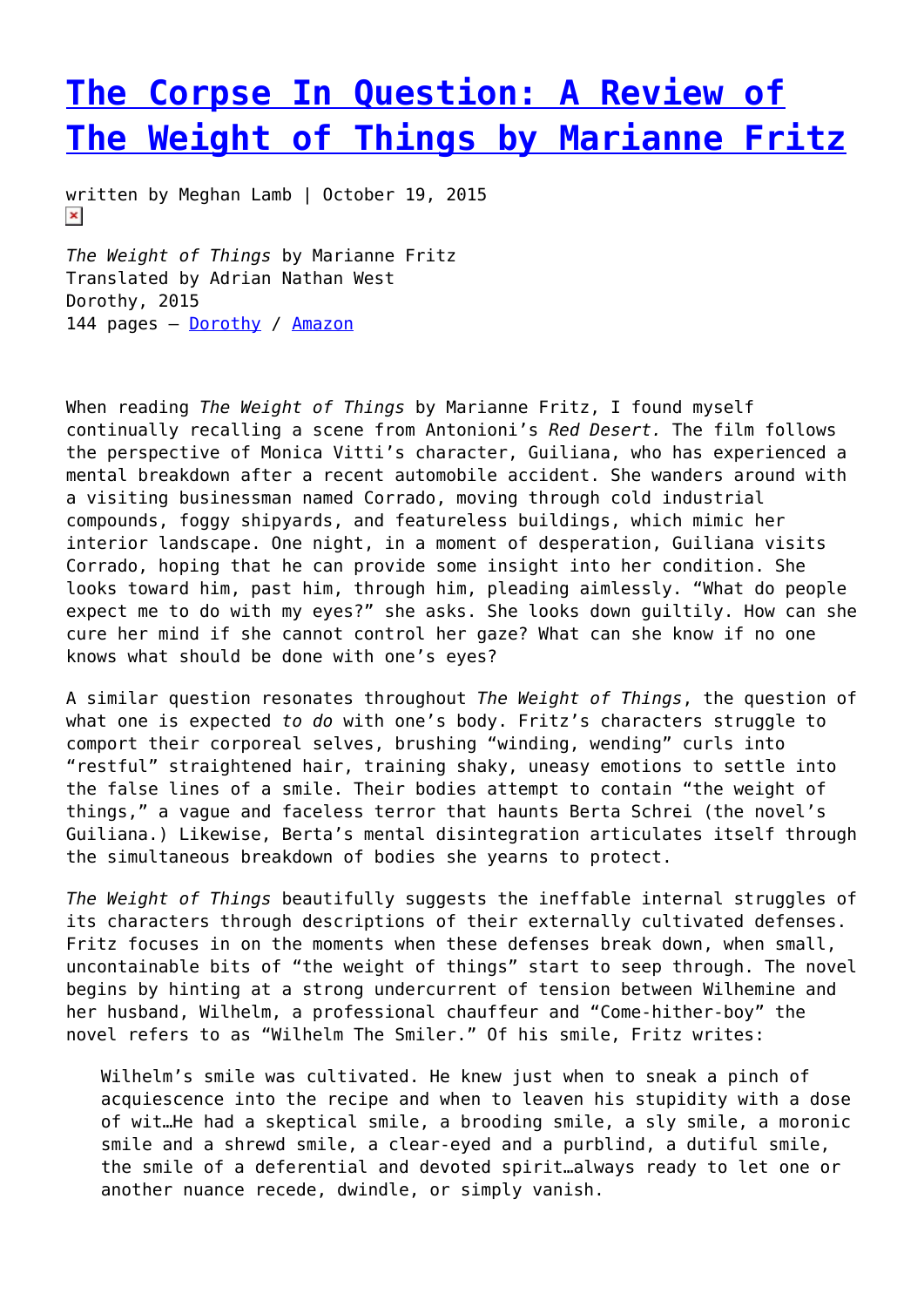As the two characters set off to pay a 40th birthday visit to Wilhelmine's sister, Berta, who resides in a mental institution, Wilhelmine perceives that "Wilhelm The Smiler" is crumbling under this tension. His mouth looks wrong, "his gloom [cannot] be hidden," and his defensive smile reveals he is not in control.

We learn that this tension arises from a strange event that occurred many years ago when Wilhem and Berta were married. We are led to believe Berta is unaware that Wilhem has married her sister since her institutionalization, that this 40th birthday visit functions as a reveal, in multiple ways: Wilhelmine intends to reveal their marriage, the passage of time, and thus expose the horrible event so Wilhelm's heart will come to terms. Though the circumstances of this event are not initially revealed, we experience *the weight* of its effect through Berta's bodily expression. She giggles constantly, eyelids fluttering up and down, as though they're quivering from the aftershock of what they witnessed. Her language becomes an extension of her bodily reaction, nervous shudderings of endlessly repeated phrases. "So, so," is her consistent greeting or response to anything another person says to her in conversation. When left to her own devices, Berta murmurs the same phrase like a mantra: "A man, a word, and then you're lost." Even Berta's hair is an extension of her sorrow. When Wilhelm remarks that her hair looks different, an orderly explains the change: "Our mother Fortress, the best of all mothers, has brushed Berta's hair straight. Her hair no longer knows the winding, wending, crimping, curving folds or furrows of the wound, *Life*. It has achieved a state of peace. It has come to rest."

The novel moves backward in time to the marriage of Berta and Wilhelm, reconstructing the ways that *the weight of things* slowly built up, then broke everything down. Fritz insinuates a definitive contrast between the living experiences of Berta and Wilhelm. Wilhelm's job often necessitated long journeys away from home, where he tended to the wealthy civilized family of Johannes Mueller-Rickenberg (literally translated to "rich man"). Berta, by contrast, must act as the sole caregiver for her children, whose bodies appear to prohibit their civilization. Her older son, Rudolph, behaves in an animalistic way. He constantly cries, stutters, grinds his teeth, bites his nails, wets the bed, and suffers explosive fits of diarrhea. His teachers and fellow students report that Rudolph is "an idiot," an extension of his mother, who is "not right in the head." As Berta battles against her own psychological dysfunction, she becomes obsessed with the fear that this idiocy will poison her young daughter, Little Berta. She lives in terror of *the weight of things*, the fear that her deepest anxieties permeate the air, the earth itself.

Fritz's poetic auscultation of this weight, this madness, is absolutely astounding, both in its scope and its subtlety. It is difficult to summarize her methods, as they are woven so seamlessly into the narrative: its pacing, its movement through time, coalescing into a sensory experience. She describes a palpable environment of disorientation and loss, set against a tapestry of gray skies, war-ruined structures, and dark woods into which people disappear. The text is richly embedded with symbols; almost every name is a metaphor. Berta comes from the town *Allerseelangasse*, or All Souls Day.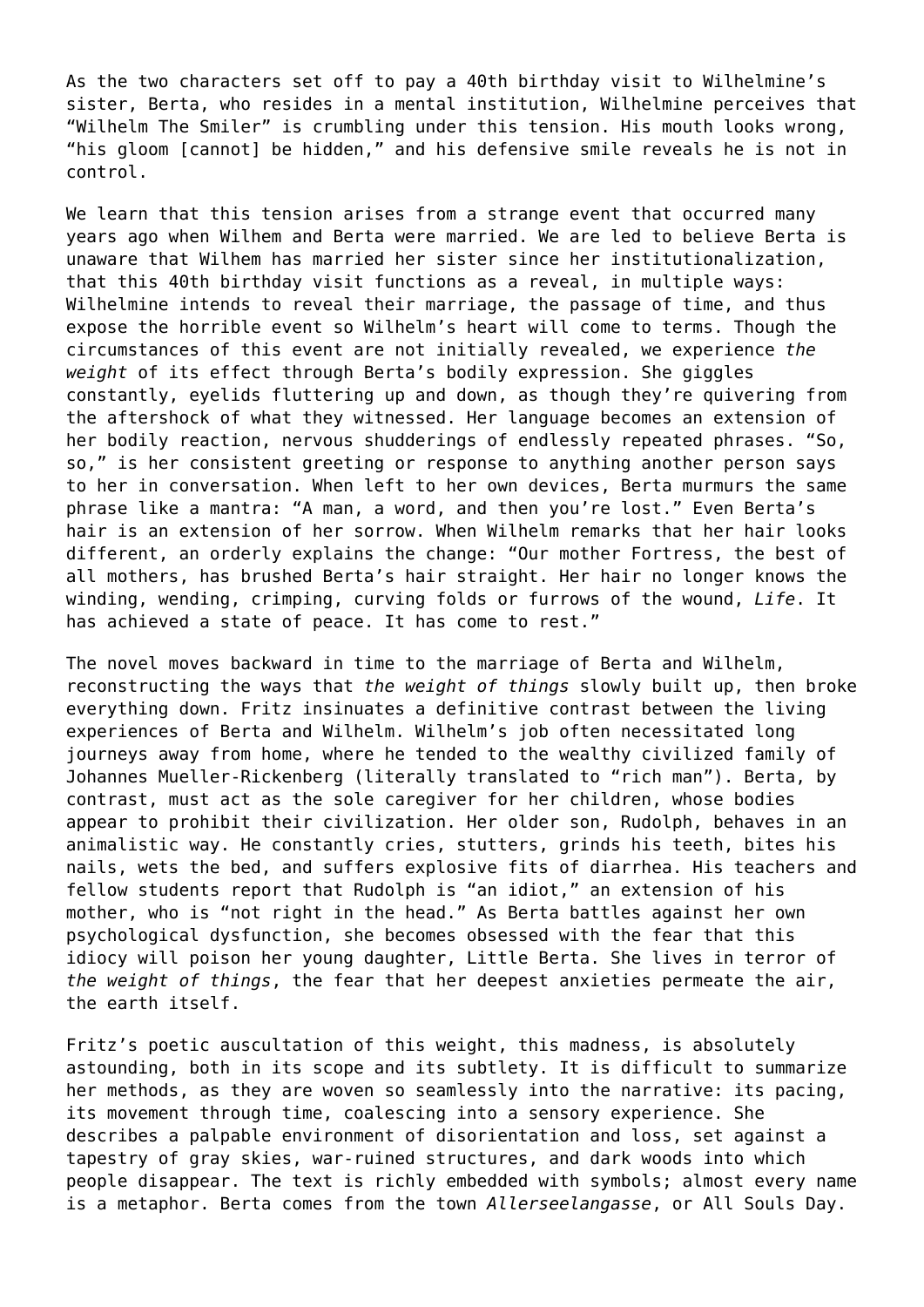She lives with her children in the town of *Donaublau*, or Danube Blue, which invokes the name of a waltz a soldier once played on his fiddle when visiting her. The soldier, Private Rudolph, impregnated her with the child who became her son, Rudolph. While away on the front, Private Rudolph's friend Wilhelm agreed to take care of Berta, if he died. When Private Rudolph did die in the war, Wilhelm took his place. Likewise, when Berta goes mad, Wilhelm marries Wilhelmine. These patterns of words spin an uneasy web through the atmosphere of the novel, a sense of profound, inescapable entrapment. Fritz's language infuses her text with an air of inevitability; names and symbols repeat themselves, endless reflections of "life as such," *the weight of things*.

Berta becomes obsessed with the idea that her daughter—Little Berta—resembles the Madonna while sleeping, likening her peaceful expression to a Madonna trinket on a necklace Wilhelm gave her. Little Berta—her namesake, her own replication—is the center of all Berta's hope: the desperate belief that, with her name, a hopeless pattern will be broken. The tenuous structure of Berta's life collapses when she learns that Little Berta is not performing well in school. When Berta protests that her daughter has "always been a quick learner," the school teacher responds that intelligence is as much a matter of expression, of externalization, as it is a matter of "knowing" the right answers: " she doesn't know [them] when I ask her," the teacher explains. "And I can't know what's going on in her head…Just try and imagine, worrying constantly over forty little minds! It's impossible!" With this pronouncement, Berta realizes that Little Berta has inherited her madness, that her daughter's thoughts are also lost in some strange and unviewable territory.

Of course, this is the point where everything unravels. Where is one to look when one's perceptions are invisible? How can Berta raise her children in this world? What is to be done with these uncivilized, illiterate bodies? "What do people expect [her] to do with [her] eyes?"

Berta ponders this question through a series of disturbing dreams, the most haunting of which presents her body as a corpse. In the dream, her corpse is "delivered" to the doorstep of her apartment while her husband is away. Her children exclaim, "[T]he corpse is here!" and are overcome with absurd laughter. Of course, as a corpse, Berta finds she's unable to care for her children, to bathe them or feed them, and they descend into animalism, walking "crablike on all fours" and howling "indecipherable sounds." Upon his brief return, her husband mistakenly seals the apartment door, believing that Berta will care for the children inside. Locked in their own grave, the children dance and sing, "The weight of things, the weight of things. Did you dream it?"

## Fitz writes:

The children were nailed inside the apartment with *the corpse in question*. As their tomb was quite generously proportioned, with numerous burial chambers, it didn't occur to the children at first that they'd been buried alive. With time, though, the madness of hunger began to ravage the children's brains; they began to circle the corpse; the madness of hunger tore their jaws open wide. For long days their hunger